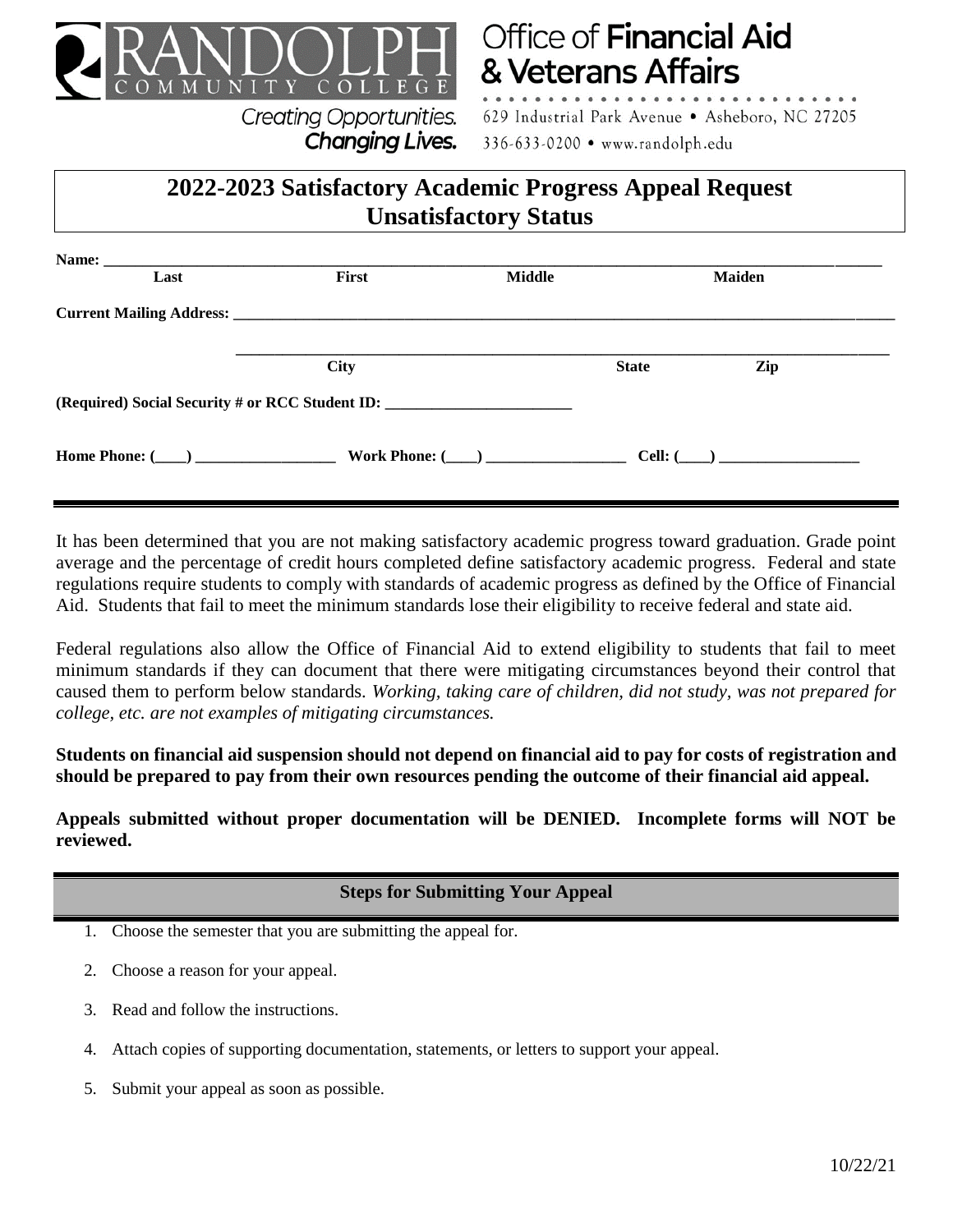| Please indicate the semester you are appealing to have your financial aid reinstated: |  |  |
|---------------------------------------------------------------------------------------|--|--|
|                                                                                       |  |  |

П

**Fall 2022 Spring 2023 Summer 2023**

#### **Please indicate the reason you are appealing to have your financial aid reinstated:**

**Death of an immediate family member. (**Immediate family member is a grandparent, parent, child, spouse, brother, or sister.) Other relatives such as uncles, aunts and cousins are not immediate family members.

Explain the circumstances as to how their death affected your academic performance. Was this an unexpected death? Did their death occur during the semester you became deficient? What role did you play in their care? Were you the primary caregiver for this person and what was the reason you chose to be the caregiver? Include in your statement the deceased's name and their relationship to you. **Required Document Examples: Provide a photocopy of the death certificate, obituary notice, or letter from the funeral home.** \_\_\_\_\_\_\_\_\_\_\_\_\_\_\_\_\_\_\_\_\_\_\_\_\_\_\_\_\_\_\_\_\_\_\_\_\_\_\_\_\_\_\_\_\_\_\_\_\_\_\_\_\_\_\_\_\_\_\_\_\_\_\_\_\_\_\_\_\_\_\_\_\_\_\_\_\_\_\_\_\_\_\_\_\_\_\_\_\_\_

\_\_\_\_\_\_\_\_\_\_\_\_\_\_\_\_\_\_\_\_\_\_\_\_\_\_\_\_\_\_\_\_\_\_\_\_\_\_\_\_\_\_\_\_\_\_\_\_\_\_\_\_\_\_\_\_\_\_\_\_\_\_\_\_\_\_\_\_\_\_\_\_\_\_\_\_\_\_\_\_\_\_\_\_\_\_\_\_\_\_ \_\_\_\_\_\_\_\_\_\_\_\_\_\_\_\_\_\_\_\_\_\_\_\_\_\_\_\_\_\_\_\_\_\_\_\_\_\_\_\_\_\_\_\_\_\_\_\_\_\_\_\_\_\_\_\_\_\_\_\_\_\_\_\_\_\_\_\_\_\_\_\_\_\_\_\_\_\_\_\_\_\_\_\_\_\_\_\_\_\_ \_\_\_\_\_\_\_\_\_\_\_\_\_\_\_\_\_\_\_\_\_\_\_\_\_\_\_\_\_\_\_\_\_\_\_\_\_\_\_\_\_\_\_\_\_\_\_\_\_\_\_\_\_\_\_\_\_\_\_\_\_\_\_\_\_\_\_\_\_\_\_\_\_\_\_\_\_\_\_\_\_\_\_\_\_\_\_\_\_\_ \_\_\_\_\_\_\_\_\_\_\_\_\_\_\_\_\_\_\_\_\_\_\_\_\_\_\_\_\_\_\_\_\_\_\_\_\_\_\_\_\_\_\_\_\_\_\_\_\_\_\_\_\_\_\_\_\_\_\_\_\_\_\_\_\_\_\_\_\_\_\_\_\_\_\_\_\_\_\_\_\_\_\_\_\_\_\_\_\_\_ \_\_\_\_\_\_\_\_\_\_\_\_\_\_\_\_\_\_\_\_\_\_\_\_\_\_\_\_\_\_\_\_\_\_\_\_\_\_\_\_\_\_\_\_\_\_\_\_\_\_\_\_\_\_\_\_\_\_\_\_\_\_\_\_\_\_\_\_\_\_\_\_\_\_\_\_\_\_\_\_\_\_\_\_\_\_\_\_\_\_ \_\_\_\_\_\_\_\_\_\_\_\_\_\_\_\_\_\_\_\_\_\_\_\_\_\_\_\_\_\_\_\_\_\_\_\_\_\_\_\_\_\_\_\_\_\_\_\_\_\_\_\_\_\_\_\_\_\_\_\_\_\_\_\_\_\_\_\_\_\_\_\_\_\_\_\_\_\_\_\_\_\_\_\_\_\_\_\_\_\_

**Illness or injury.** You, your spouse, or your dependent children, were injured or ill for an extended period of time. Explain at what time the injury or illness occurred in relationship to your enrollment.

Who was ill or injured? How long was this person ill or injured? What were the restrictions, if any? Why was this person (if this person was not you) unable to care for his/her self while you attended classes? Provide names of the people who were ill or injured and their relationship to you.

\_\_\_\_\_\_\_\_\_\_\_\_\_\_\_\_\_\_\_\_\_\_\_\_\_\_\_\_\_\_\_\_\_\_\_\_\_\_\_\_\_\_\_\_\_\_\_\_\_\_\_\_\_\_\_\_\_\_\_\_\_\_\_\_\_\_\_\_\_\_\_\_\_\_\_\_\_\_\_\_\_\_\_\_\_\_\_\_\_\_ \_\_\_\_\_\_\_\_\_\_\_\_\_\_\_\_\_\_\_\_\_\_\_\_\_\_\_\_\_\_\_\_\_\_\_\_\_\_\_\_\_\_\_\_\_\_\_\_\_\_\_\_\_\_\_\_\_\_\_\_\_\_\_\_\_\_\_\_\_\_\_\_\_\_\_\_\_\_\_\_\_\_\_\_\_\_\_\_\_\_ \_\_\_\_\_\_\_\_\_\_\_\_\_\_\_\_\_\_\_\_\_\_\_\_\_\_\_\_\_\_\_\_\_\_\_\_\_\_\_\_\_\_\_\_\_\_\_\_\_\_\_\_\_\_\_\_\_\_\_\_\_\_\_\_\_\_\_\_\_\_\_\_\_\_\_\_\_\_\_\_\_\_\_\_\_\_\_\_\_\_ \_\_\_\_\_\_\_\_\_\_\_\_\_\_\_\_\_\_\_\_\_\_\_\_\_\_\_\_\_\_\_\_\_\_\_\_\_\_\_\_\_\_\_\_\_\_\_\_\_\_\_\_\_\_\_\_\_\_\_\_\_\_\_\_\_\_\_\_\_\_\_\_\_\_\_\_\_\_\_\_\_\_\_\_\_\_\_\_\_\_ \_\_\_\_\_\_\_\_\_\_\_\_\_\_\_\_\_\_\_\_\_\_\_\_\_\_\_\_\_\_\_\_\_\_\_\_\_\_\_\_\_\_\_\_\_\_\_\_\_\_\_\_\_\_\_\_\_\_\_\_\_\_\_\_\_\_\_\_\_\_\_\_\_\_\_\_\_\_\_\_\_\_\_\_\_\_\_\_\_\_ \_\_\_\_\_\_\_\_\_\_\_\_\_\_\_\_\_\_\_\_\_\_\_\_\_\_\_\_\_\_\_\_\_\_\_\_\_\_\_\_\_\_\_\_\_\_\_\_\_\_\_\_\_\_\_\_\_\_\_\_\_\_\_\_\_\_\_\_\_\_\_\_\_\_\_\_\_\_\_\_\_\_\_\_\_\_\_\_\_\_ \_\_\_\_\_\_\_\_\_\_\_\_\_\_\_\_\_\_\_\_\_\_\_\_\_\_\_\_\_\_\_\_\_\_\_\_\_\_\_\_\_\_\_\_\_\_\_\_\_\_\_\_\_\_\_\_\_\_\_\_\_\_\_\_\_\_\_\_\_\_\_\_\_\_\_\_\_\_\_\_\_\_\_\_\_\_\_\_\_\_

**Required Document Examples: Provide medical records, bills, or doctor's statement.** 

**Extenuating circumstances.** You experienced an unusual situation over which you had no control. This unusual situation is not one of the categories above. Automobile accident, automobile breakdown, marital conflicts are some examples of extenuating circumstances.

Explain the unusual situation and how it affected your studies. Include in your statement what actions you took to successfully complete the classes (i.e., Did you seek tutoring? Why did you drop or fail the class?) When did you decide that you would drop the class or that you would fail the class?

\_\_\_\_\_\_\_\_\_\_\_\_\_\_\_\_\_\_\_\_\_\_\_\_\_\_\_\_\_\_\_\_\_\_\_\_\_\_\_\_\_\_\_\_\_\_\_\_\_\_\_\_\_\_\_\_\_\_\_\_\_\_\_\_\_\_\_\_\_\_\_\_\_\_\_\_\_\_\_\_\_\_\_\_\_\_\_\_\_\_ \_\_\_\_\_\_\_\_\_\_\_\_\_\_\_\_\_\_\_\_\_\_\_\_\_\_\_\_\_\_\_\_\_\_\_\_\_\_\_\_\_\_\_\_\_\_\_\_\_\_\_\_\_\_\_\_\_\_\_\_\_\_\_\_\_\_\_\_\_\_\_\_\_\_\_\_\_\_\_\_\_\_\_\_\_\_\_\_\_\_ \_\_\_\_\_\_\_\_\_\_\_\_\_\_\_\_\_\_\_\_\_\_\_\_\_\_\_\_\_\_\_\_\_\_\_\_\_\_\_\_\_\_\_\_\_\_\_\_\_\_\_\_\_\_\_\_\_\_\_\_\_\_\_\_\_\_\_\_\_\_\_\_\_\_\_\_\_\_\_\_\_\_\_\_\_\_\_\_\_\_ \_\_\_\_\_\_\_\_\_\_\_\_\_\_\_\_\_\_\_\_\_\_\_\_\_\_\_\_\_\_\_\_\_\_\_\_\_\_\_\_\_\_\_\_\_\_\_\_\_\_\_\_\_\_\_\_\_\_\_\_\_\_\_\_\_\_\_\_\_\_\_\_\_\_\_\_\_\_\_\_\_\_\_\_\_\_\_\_\_\_ \_\_\_\_\_\_\_\_\_\_\_\_\_\_\_\_\_\_\_\_\_\_\_\_\_\_\_\_\_\_\_\_\_\_\_\_\_\_\_\_\_\_\_\_\_\_\_\_\_\_\_\_\_\_\_\_\_\_\_\_\_\_\_\_\_\_\_\_\_\_\_\_\_\_\_\_\_\_\_\_\_\_\_\_\_\_\_\_\_\_ \_\_\_\_\_\_\_\_\_\_\_\_\_\_\_\_\_\_\_\_\_\_\_\_\_\_\_\_\_\_\_\_\_\_\_\_\_\_\_\_\_\_\_\_\_\_\_\_\_\_\_\_\_\_\_\_\_\_\_\_\_\_\_\_\_\_\_\_\_\_\_\_\_\_\_\_\_\_\_\_\_\_\_\_\_\_\_\_\_\_

**Required Document Examples: Provide documentation from a psychiatrist, doctor, psychologist, or court official etc...** \_\_\_\_\_\_\_\_\_\_\_\_\_\_\_\_\_\_\_\_\_\_\_\_\_\_\_\_\_\_\_\_\_\_\_\_\_\_\_\_\_\_\_\_\_\_\_\_\_\_\_\_\_\_\_\_\_\_\_\_\_\_\_\_\_\_\_\_\_\_\_\_\_\_\_\_\_\_\_\_\_\_\_\_\_\_\_\_\_\_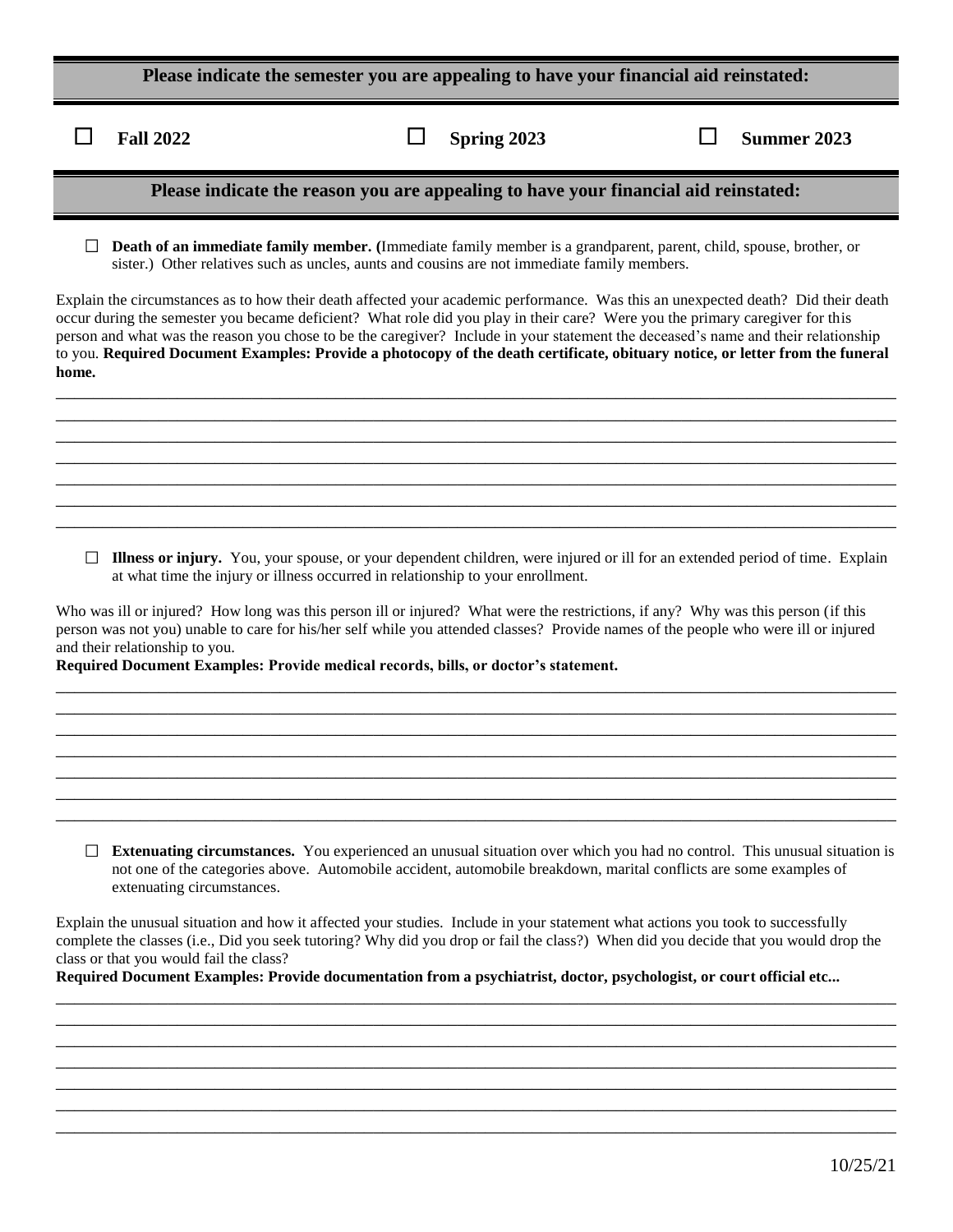#### **Please answer the following questions regarding academic history and future plans:**

**Have you previously submitted an appeal? \_\_\_\_\_\_\_\_ If so, please give a brief statement in regard to your current appeal.**  \_\_\_\_\_\_\_\_\_\_\_\_\_\_\_\_\_\_\_\_\_\_\_\_\_\_\_\_\_\_\_\_\_\_\_\_\_\_\_\_\_\_\_\_\_\_\_\_\_\_\_\_\_\_\_\_\_\_\_\_\_\_\_\_\_\_\_\_\_\_\_\_\_\_\_\_\_\_\_\_\_\_\_\_\_\_\_\_\_\_

**Describe the actions you have taken to meet your responsibilities as a student during the time you experienced your mitigating circumstances.** \_\_\_\_\_\_\_\_\_\_\_\_\_\_\_\_\_\_\_\_\_\_\_\_\_\_\_\_\_\_\_\_\_\_\_\_\_\_\_\_\_\_\_\_\_\_\_\_\_\_\_\_\_\_\_\_\_\_\_\_\_\_\_\_\_\_\_\_\_\_\_\_\_\_\_\_\_\_\_\_\_\_\_\_\_\_\_\_\_\_

\_\_\_\_\_\_\_\_\_\_\_\_\_\_\_\_\_\_\_\_\_\_\_\_\_\_\_\_\_\_\_\_\_\_\_\_\_\_\_\_\_\_\_\_\_\_\_\_\_\_\_\_\_\_\_\_\_\_\_\_\_\_\_\_\_\_\_\_\_\_\_\_\_\_\_\_\_\_\_\_\_\_\_\_\_\_\_\_\_\_ \_\_\_\_\_\_\_\_\_\_\_\_\_\_\_\_\_\_\_\_\_\_\_\_\_\_\_\_\_\_\_\_\_\_\_\_\_\_\_\_\_\_\_\_\_\_\_\_\_\_\_\_\_\_\_\_\_\_\_\_\_\_\_\_\_\_\_\_\_\_\_\_\_\_\_\_\_\_\_\_\_\_\_\_\_\_\_\_\_\_ \_\_\_\_\_\_\_\_\_\_\_\_\_\_\_\_\_\_\_\_\_\_\_\_\_\_\_\_\_\_\_\_\_\_\_\_\_\_\_\_\_\_\_\_\_\_\_\_\_\_\_\_\_\_\_\_\_\_\_\_\_\_\_\_\_\_\_\_\_\_\_\_\_\_\_\_\_\_\_\_\_\_\_\_\_\_\_\_\_\_ \_\_\_\_\_\_\_\_\_\_\_\_\_\_\_\_\_\_\_\_\_\_\_\_\_\_\_\_\_\_\_\_\_\_\_\_\_\_\_\_\_\_\_\_\_\_\_\_\_\_\_\_\_\_\_\_\_\_\_\_\_\_\_\_\_\_\_\_\_\_\_\_\_\_\_\_\_\_\_\_\_\_\_\_\_\_\_\_\_\_ \_\_\_\_\_\_\_\_\_\_\_\_\_\_\_\_\_\_\_\_\_\_\_\_\_\_\_\_\_\_\_\_\_\_\_\_\_\_\_\_\_\_\_\_\_\_\_\_\_\_\_\_\_\_\_\_\_\_\_\_\_\_\_\_\_\_\_\_\_\_\_\_\_\_\_\_\_\_\_\_\_\_\_\_\_\_\_\_\_\_

\_\_\_\_\_\_\_\_\_\_\_\_\_\_\_\_\_\_\_\_\_\_\_\_\_\_\_\_\_\_\_\_\_\_\_\_\_\_\_\_\_\_\_\_\_\_\_\_\_\_\_\_\_\_\_\_\_\_\_\_\_\_\_\_\_\_\_\_\_\_\_\_\_\_\_\_\_\_\_\_\_\_\_\_\_\_\_\_\_\_

**Describe what changes will now enable you to meet the academic progress requirements in your next term of enrollment.**

\_\_\_\_\_\_\_\_\_\_\_\_\_\_\_\_\_\_\_\_\_\_\_\_\_\_\_\_\_\_\_\_\_\_\_\_\_\_\_\_\_\_\_\_\_\_\_\_\_\_\_\_\_\_\_\_\_\_\_\_\_\_\_\_\_\_\_\_\_\_\_\_\_\_\_\_\_\_\_\_\_\_\_\_\_\_\_\_\_\_ \_\_\_\_\_\_\_\_\_\_\_\_\_\_\_\_\_\_\_\_\_\_\_\_\_\_\_\_\_\_\_\_\_\_\_\_\_\_\_\_\_\_\_\_\_\_\_\_\_\_\_\_\_\_\_\_\_\_\_\_\_\_\_\_\_\_\_\_\_\_\_\_\_\_\_\_\_\_\_\_\_\_\_\_\_\_\_\_\_\_ \_\_\_\_\_\_\_\_\_\_\_\_\_\_\_\_\_\_\_\_\_\_\_\_\_\_\_\_\_\_\_\_\_\_\_\_\_\_\_\_\_\_\_\_\_\_\_\_\_\_\_\_\_\_\_\_\_\_\_\_\_\_\_\_\_\_\_\_\_\_\_\_\_\_\_\_\_\_\_\_\_\_\_\_\_\_\_\_\_\_ \_\_\_\_\_\_\_\_\_\_\_\_\_\_\_\_\_\_\_\_\_\_\_\_\_\_\_\_\_\_\_\_\_\_\_\_\_\_\_\_\_\_\_\_\_\_\_\_\_\_\_\_\_\_\_\_\_\_\_\_\_\_\_\_\_\_\_\_\_\_\_\_\_\_\_\_\_\_\_\_\_\_\_\_\_\_\_\_\_\_ \_\_\_\_\_\_\_\_\_\_\_\_\_\_\_\_\_\_\_\_\_\_\_\_\_\_\_\_\_\_\_\_\_\_\_\_\_\_\_\_\_\_\_\_\_\_\_\_\_\_\_\_\_\_\_\_\_\_\_\_\_\_\_\_\_\_\_\_\_\_\_\_\_\_\_\_\_\_\_\_\_\_\_\_\_\_\_\_\_\_

#### **Certification and Signature**

I understand that decisions on appeals are processed on a case-by-case basis. Furthermore, I have read RCC's Financial Aid Satisfactory Academic Progress Policy.

*I certify that the information I have provided is true and accurate. According to the U.S. Department of Education, if you purposely give false or misleading information on form, you may be subject to a fine of up to \$20,000 or imprisonment for up to 5 years, or both.*

Signature of Student: \_\_\_\_\_\_\_\_\_\_\_\_\_\_\_\_\_\_\_\_\_\_\_\_\_\_\_\_\_\_\_\_\_\_\_\_\_\_\_\_\_\_\_\_\_\_\_\_\_\_\_\_ Date: \_\_\_\_\_\_\_\_\_\_\_\_\_\_\_\_\_\_\_\_

Please mail this form to: **Office of Financial Aid and Veterans Affairs, Randolph Community College, 629 Industrial Park Avenue, Asheboro, NC 27205.**